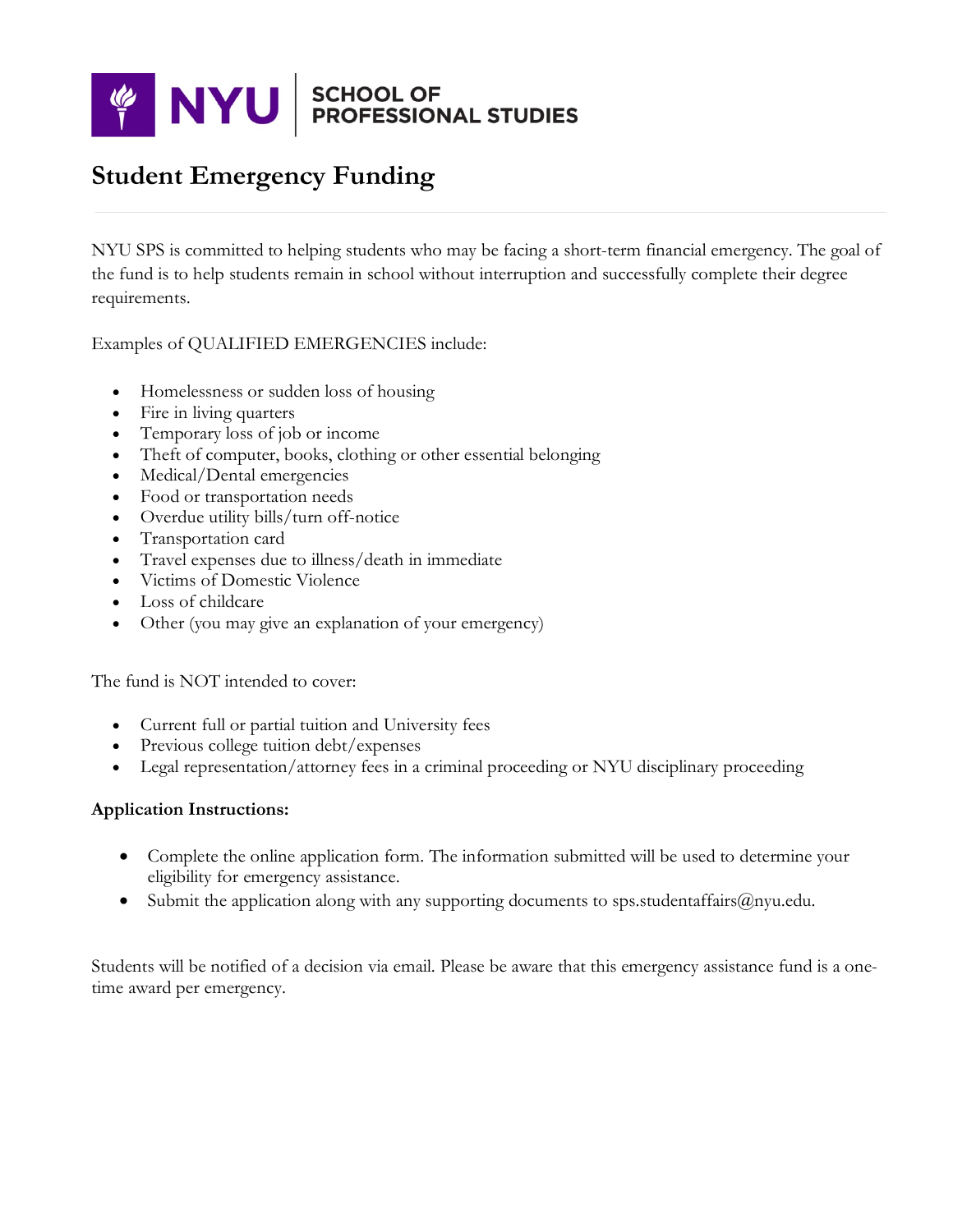

## **REQUEST FOR EMERGENCY FUNDING**

APPLICANT INFORMATION: First Name\_\_\_\_\_\_\_\_\_\_\_\_\_\_\_\_\_\_\_\_\_\_\_\_\_\_\_\_\_\_\_\_\_ Last Name\_\_\_\_\_\_\_\_\_\_\_\_\_\_\_\_\_\_\_\_\_\_\_\_\_\_\_\_\_\_\_\_ NYU N#\_\_\_\_\_\_\_\_\_\_\_\_\_\_\_\_\_\_\_\_\_\_\_\_\_\_\_\_\_\_\_Cell Phone Number\_\_\_\_\_\_\_\_\_\_\_\_\_\_\_\_\_\_\_\_\_\_\_\_\_\_\_ NYU Email Address\_\_\_\_\_\_\_\_\_\_\_\_\_\_\_\_\_\_\_\_\_\_\_\_\_\_\_\_\_\_\_\_\_\_\_\_\_\_ Student Status: Undergraduate Graduate Graduate Program:\_\_\_\_\_\_\_\_\_\_\_\_\_\_\_\_\_\_\_\_\_\_\_\_\_\_\_\_\_\_\_\_\_\_\_\_\_\_\_\_\_\_ Current Cumulative GPA:\_\_\_\_\_\_\_\_\_\_\_\_\_\_ Anticipated Graduation Semester and Year\_\_\_\_\_\_\_\_\_\_\_\_\_\_\_\_\_\_\_\_\_\_ Are you an International Student? Yes No Did you file a FAFSA for this academic year? Yes No Amount of funds requested\_\_\_\_\_\_\_\_\_\_\_\_\_ For what semester are you requesting the funding? *Please circle one* Fall Spring Summer Select the following reason(s) for your request of an emergency fund or explain under "Other":

- □ Temporary loss of job or income
- □ Homelessness or sudden loss of housing
- □ Fire in living quarters
- □ Theft of computer, books, clothing or other essential belonging
- □ Medical/Dental emergencies
- □ Food or transportation needs
- □ Travel expenses due to illness/death in immediate family
- □ Overdue utility bills/turn-off notice
- □ Transportation card
- □ Loss of childcare
- □ Victims of Domestic Violence
- □ Eyeglasses or essential dental work
- □ Other: